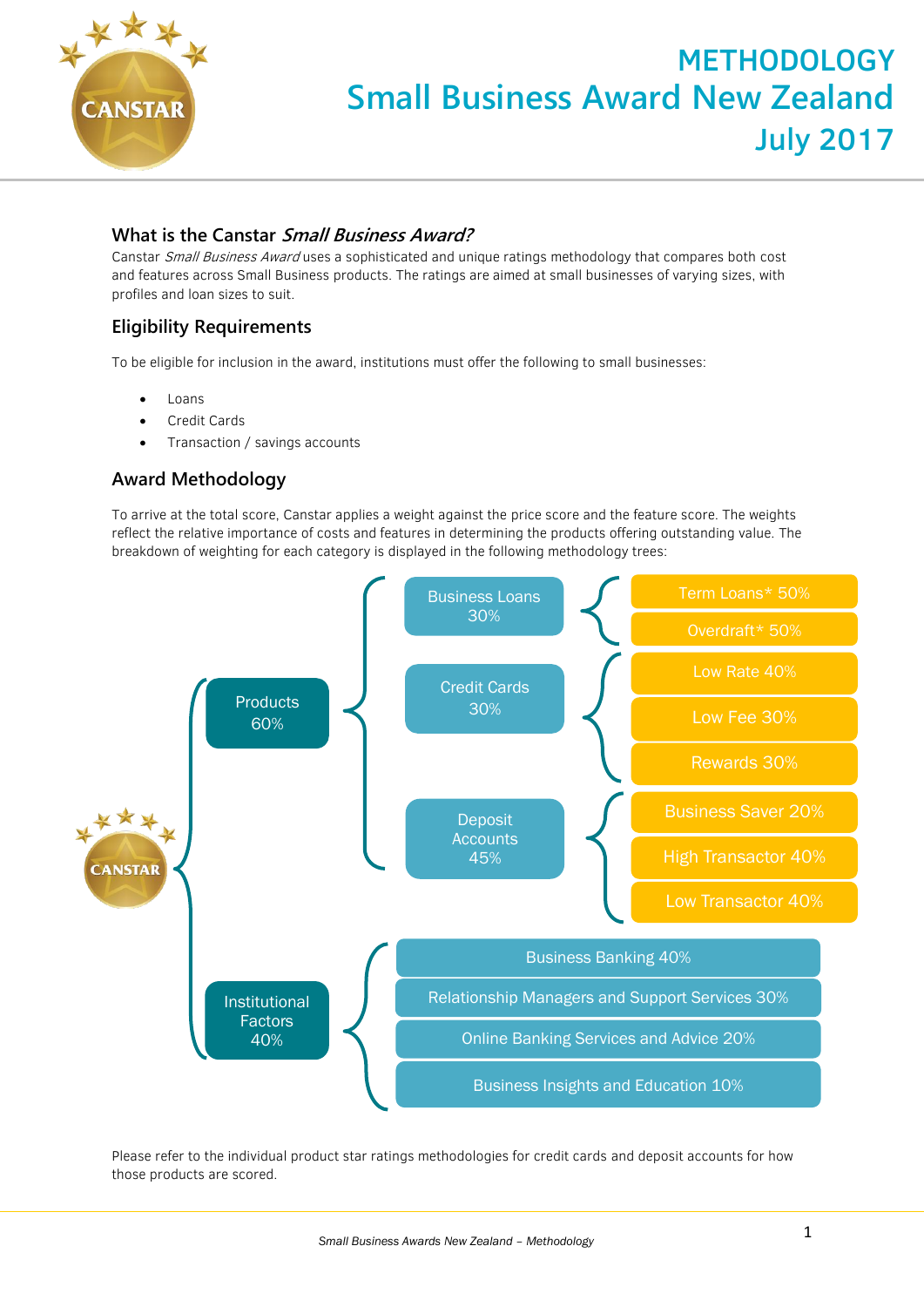## **Business Loans - Features**

| Category                      | <b>Term Loans</b> | <b>Overdrafts</b> |
|-------------------------------|-------------------|-------------------|
| Loan Terms                    | 60%               | 95%               |
| Lending Terms                 | 65%               | 55%               |
| Security Requirements         | 10%               | 5%                |
| Loan Purpose Availability     | 25%               | 10%               |
| <b>Overdraft Terms</b>        | -                 | 30%               |
| <b>Product Functionality</b>  | 40%               | 5%                |
| Redraw Facility/Transactional | 35%               | -                 |
| Portability                   | 25%               | 100%              |
| Repayment Capabilities        | 20%               | -                 |
| Split Facility                | 10%               | -                 |
| Switch Facility               | 10%               |                   |

### **Institutional Factors**

| <b>Feature Category</b>                   | Weighting |
|-------------------------------------------|-----------|
| <b>Business Banking</b>                   | 40%       |
| Branch and ATM Functionality              | 50%       |
| <b>Branch Coverage</b>                    | 85%       |
| <b>ATM Functionality</b>                  | 15%       |
| <b>Online Banking Functionality</b>       | 25%       |
| <b>Payment Services</b>                   | 25%       |
| Relationship Manager and Support Services | 30%       |
| Relationship Manager Coverage             | 85%       |
| <b>Support Services</b>                   | 15%       |
| <b>Other Business Services and Advice</b> | 20%       |
| Small Business Packages                   | 30%       |
| Start Ups                                 | 10%       |
| Risk Management                           | 25%       |
| <b>Equipment Finance</b>                  | 25%       |
| Disaster Relief and Support               | 10%       |
| <b>Business Insights and Education</b>    | 10%       |

### Branch Numbers

The score for branch numbers is calculated on the basis that if a bank has at least 1 branch per 25,000 people living in New Zealand, then they should receive the full score.

#### Relationship manager numbers

The score for relationship manager numbers is calculated on the basis that if there is at least 1 relationship manager present per 40,000 people living in New Zealand, then the bank should receive the full score. Scores are calculated separately for both the North and South Islands.

### Online Banking Functionality

| <b>Feature Category</b>    | Weighting |  |
|----------------------------|-----------|--|
| <b>Transaction History</b> | 25%       |  |
| Payroll                    | 25%       |  |
| Payments                   | 15%       |  |
| <b>Security Limits</b>     | 15%       |  |
| Self Service               | 20%       |  |